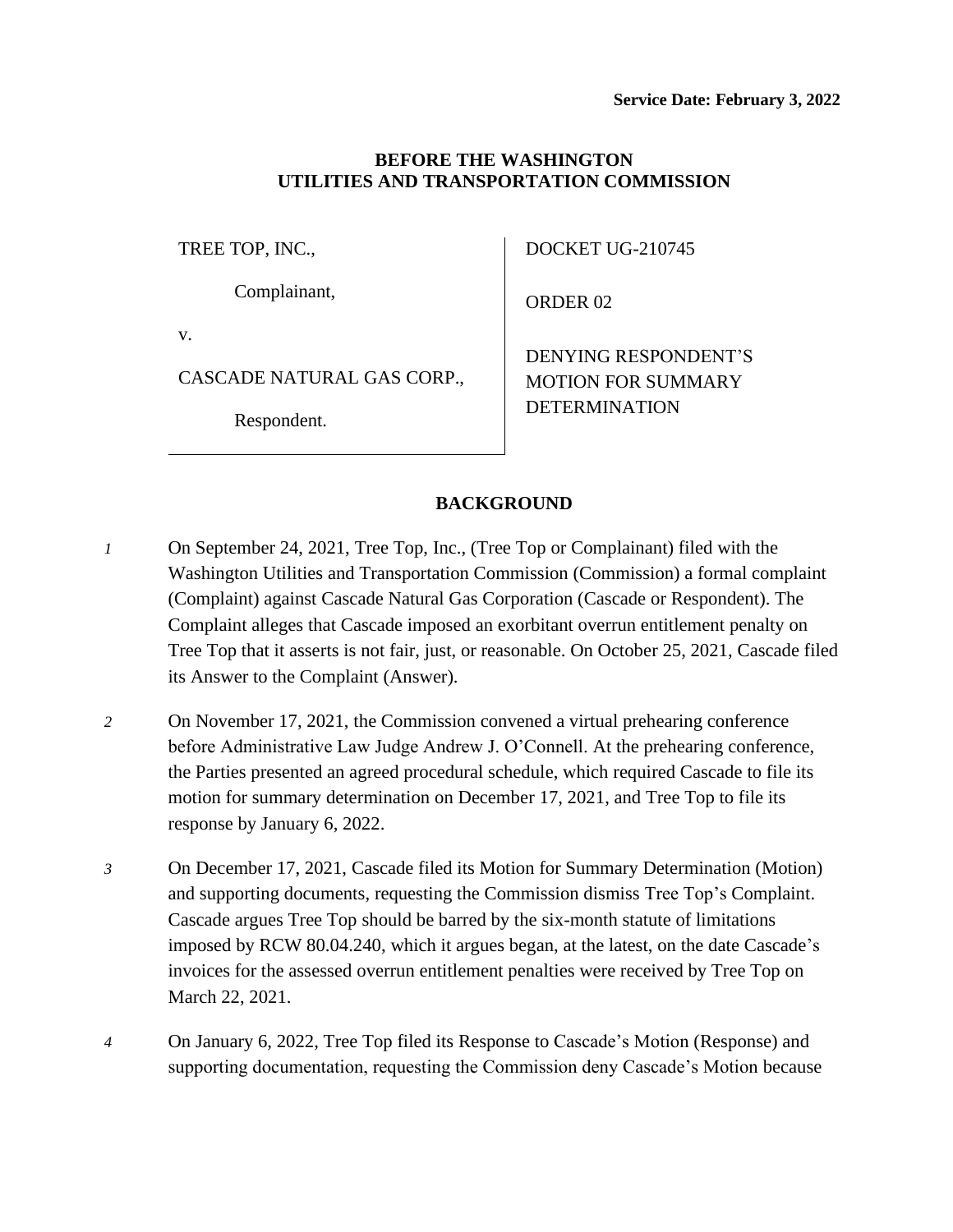the six-month statute of limitations for its claim began the date Cascade collected the overrun entitlement penalties on June 24, 2021.

## **DISCUSSION AND DECISION**

- *5* The Commission may grant a motion for summary determination when there is no genuine issue of material fact and the moving party is entitled to judgment as a matter of law.<sup>1</sup> Here, based upon the declarations and exhibits submitted by the Parties, there is no genuine issue of material fact.
- *6* Cascade is a natural gas company that provides service to Tree Top at four locations under Schedule 663. On February 10, 2021, Cascade provided notice to Schedule 663 customers of an overrun entitlement period (Stage II) beginning February 12 and ending February 16 (entitlement period). Generally, once notified, Tree Top (or any other customer on Schedule 663) would be subject to penalties if it took a greater amount of natural gas than nominated during the entitlement period.
- *7* At times during the entitlement period, Tree Top took a larger amount of natural gas than nominated. Cascade charged Tree Top a total of \$198,844.87 in overrun penalties as a result.
- *8* On March 15 and 17, 2021, Cascade emailed Tree Top's agent (Cost Management Service, Inc.) and stated that it would be charging certain Schedule 663 customers, including Tree Top, overrun charges.
- *9* On March 22, 2021, Tree Top received an invoice from Cascade charging it for the overruns. That invoice indicated a due date for payment of April 15, 2021.
- *10* On April 14, 2021, Cascade disclosed to Tree Top that the overrun entitlement penalty was calculated based upon the Green River trading hub, but Cascade had not actually purchased gas from that hub during the entitlement period.
- *11* On June 24, 2021, Tree Top remitted payment of the overrun entitlement penalty to Cascade, but indicated it was doing so under protest.
- *12* On September 24, 2021, Tree Top filed its Complaint.

 $1$  WAC 480-07-380(2)(a).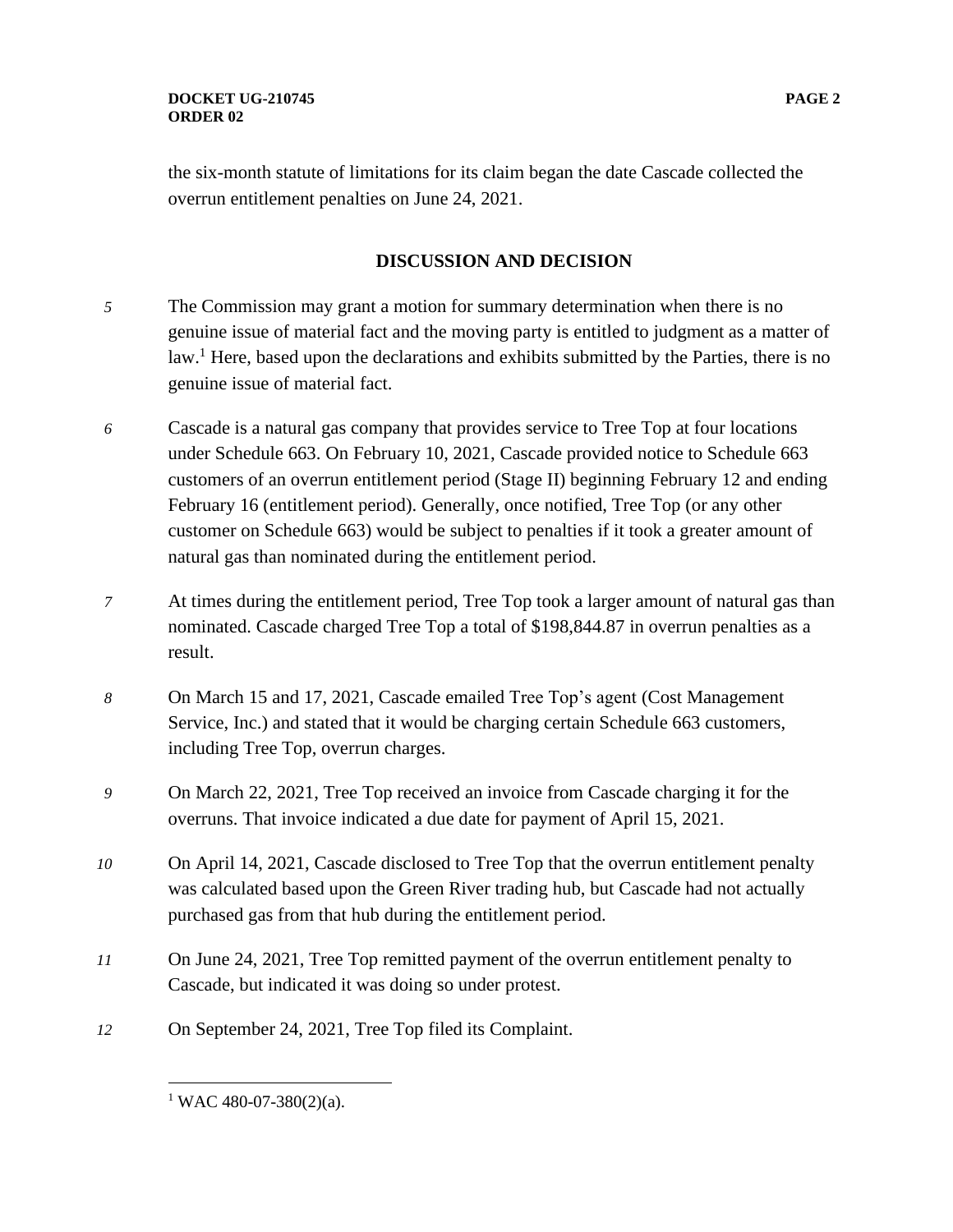#### **DOCKET UG-210745 PAGE 3 ORDER 02**

- *13* Tree Top claims that the overrun entitlements were unreasonable. It does not claim that the overrun entitlements were unlawful. The issue presented by Cascade's Motion is, therefore, whether Tree Top filed its Complaint within the six month statute of limitations starting from the time the cause of action accrued. We determine that Tree Top filed its Motion within the required statute of limitations and that Cascade's Motion should be denied as explained below.
- *14* Cascade argues that the cause of action accrued when Tree Top was notified on March 15, 17, and, at latest, March 22, 2021, of the overrun penalty charges. Tree Top argues that, according to statute, the cause of action accrued when Cascade actually collected the charges on June 24, 2021. Even if the cause of action could accrue prior to Cascade's collection, Tree Top argues that the earliest date it could have accrued was April 14, 2021, when Cascade disclosed to Tree Top that it based the overrun entitlement penalties on the Green River trading hub, but had not purchased gas from the Green River trading hub during the entitlement period.
- *15* The governing statutes here are RCW 80.04.220 and RCW 80.04.240. The former states:

When complaint has been made to the commission concerning the reasonableness of any rate, toll, rental or charge for any service performed by any public service company, and the same has been investigated by the commission, and the commission has determined that the public service company has charged an excessive or exorbitant amount for such service, and the commission has determined that any party complainant is entitled to an award of damages, the commission shall order that the public service company pay to the complainant the excess amount found to have been charged, whether such excess amount was charged and collected before or after the filing of said complaint, with interest from the date of the collection of said excess amount.

In pertinent part, the latter states:

All complaints concerning overcharges resulting from collecting unreasonable rates and charges . . . shall be filed with the commission within six months in cases involving the collection of unreasonable rates . . . from the time the cause of action accrues, and the suit to recover the overcharge shall be filed in the superior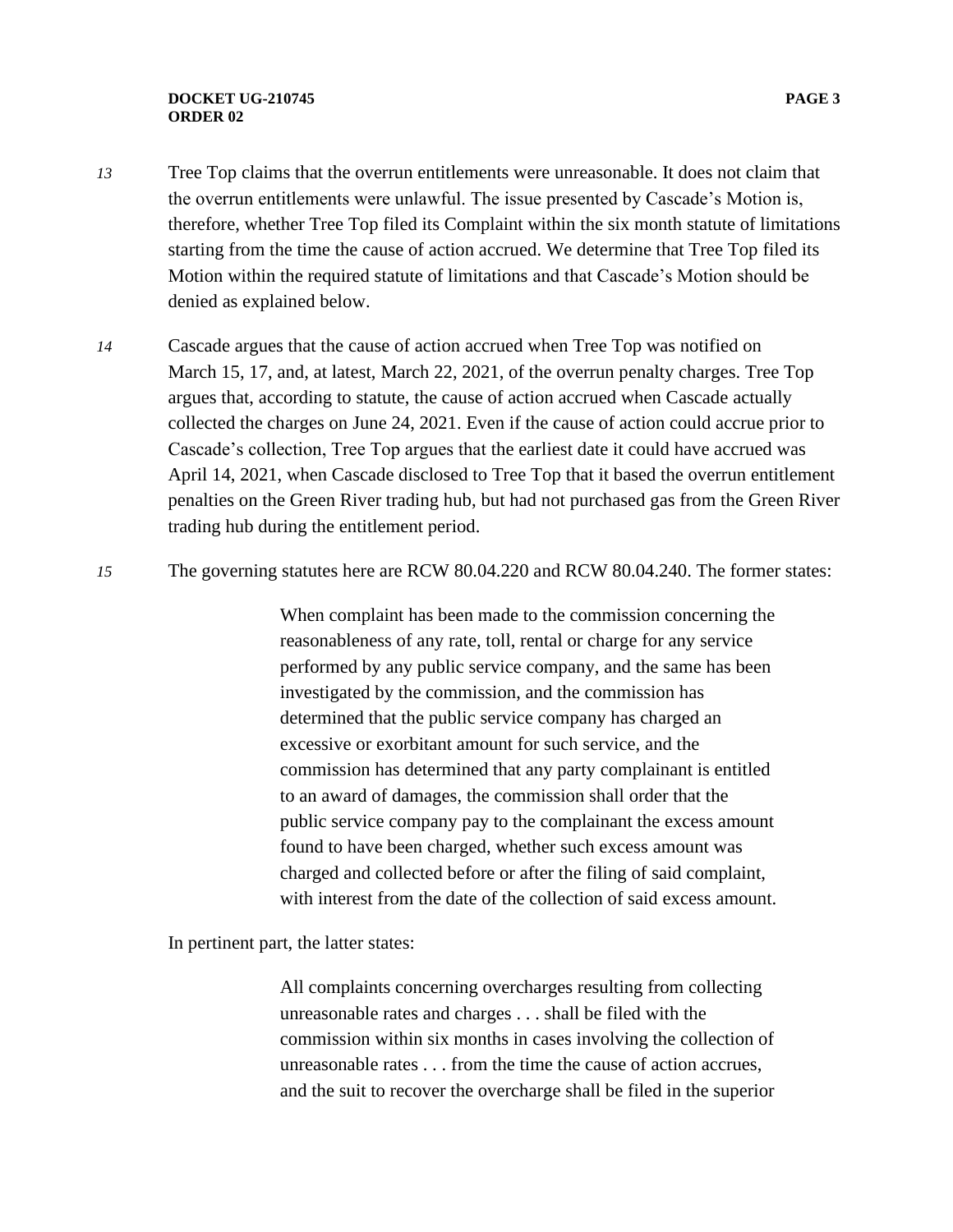court within one year from the date of the order of the

commission.

- *16* The Commission has held that the test for accrual is not when the aggrieved party actually discovers the injury, but when the aggrieved party *in the exercise of reasonable diligence should* discover the injury.<sup>2</sup> The general rule is that an aggrieved party who has notice of facts sufficient to put it on inquiry is deemed to have imputed notice of all facts that reasonable inquiry would disclose – that is, "facts that are naturally and reasonably connected with the fact known, and to which the known fact can be said to furnish a clue," but not every conceivable fact that could be discovered from inquiry. <sup>3</sup> Using this standard, Tree Top's argument that the cause accrued when Cascade disclosed on April 14, 2021, that it had calculated the overrun penalties using the Green River trading hub despite not purchasing gas at the Green River trading hub during the entitlement period must fail. Upon receipt of the invoice from Cascade on March 22, 2021, coupled with the additional information regarding the charges provided by Cascade on March 15 and 17, 2021, Tree Top should have, in the exercise of reasonable diligence, discovered that Cascade used the Green River trading hub to calculate the overrun penalties. That fact is directly and reasonably connected with the amount Cascade charged.
- *17* Appropriately, but for the language found in statute, Cascade's argument that Tree Top's Complaint is barred by the statute of limitations would succeed. Washington's legislature, however, identifies in both relevant statutes that the Company's collection of the charge is a critical threshold. $4$
- *18* Adhering without conscience to the actual collection of the charges in the context of utility regulation pursuant to Chapter 80.04 RCW would render an absurd result whereby a customer could indefinitely toll the date when an injury is incurred by refusing to remit payment. We agree with Cascade that such an absurd result could not have been intended.

<sup>2</sup> *AT&T Commc'ns, et al., v. Qwest Corp.*, Docket UT-051682, Order 04 Interlocutory Order, 5, ¶ 20 (Jun. 8, 2006), citing *Enter. Timber Inc. v. Wash. Title Ins. Co.*, 76 Wn.2d 479, 457 P.2d 600 (1969).

<sup>3</sup> *Diimmel v. Morse*, 36 Wn.2d 344, 348, 218 P.2d 334, 337 (May 11, 1950), citing *Hawkes v. Hoffman*, 56 Wash. 120, 126, 105 P. 156, 158 (Nov. 30, 1909), *Rehm v. Reilly*, 161 Wash. 418, 297 P. 147, (cited by *Enter. Timber Inc.*, 76 Wn.2d at 483, 457 P.2d at 602).

<sup>4</sup> RCW 80.04.220 reads in pertinent part ". . . whether such excess amount was charged *and collected* . . .;" and RCW 80.04.240 reads in pertinent part ". . . resulting from *collecting unreasonable rates* . . ." and ". . . within six months in cases *involving the collection of unreasonable rates*. . . ." (Emphasis added.)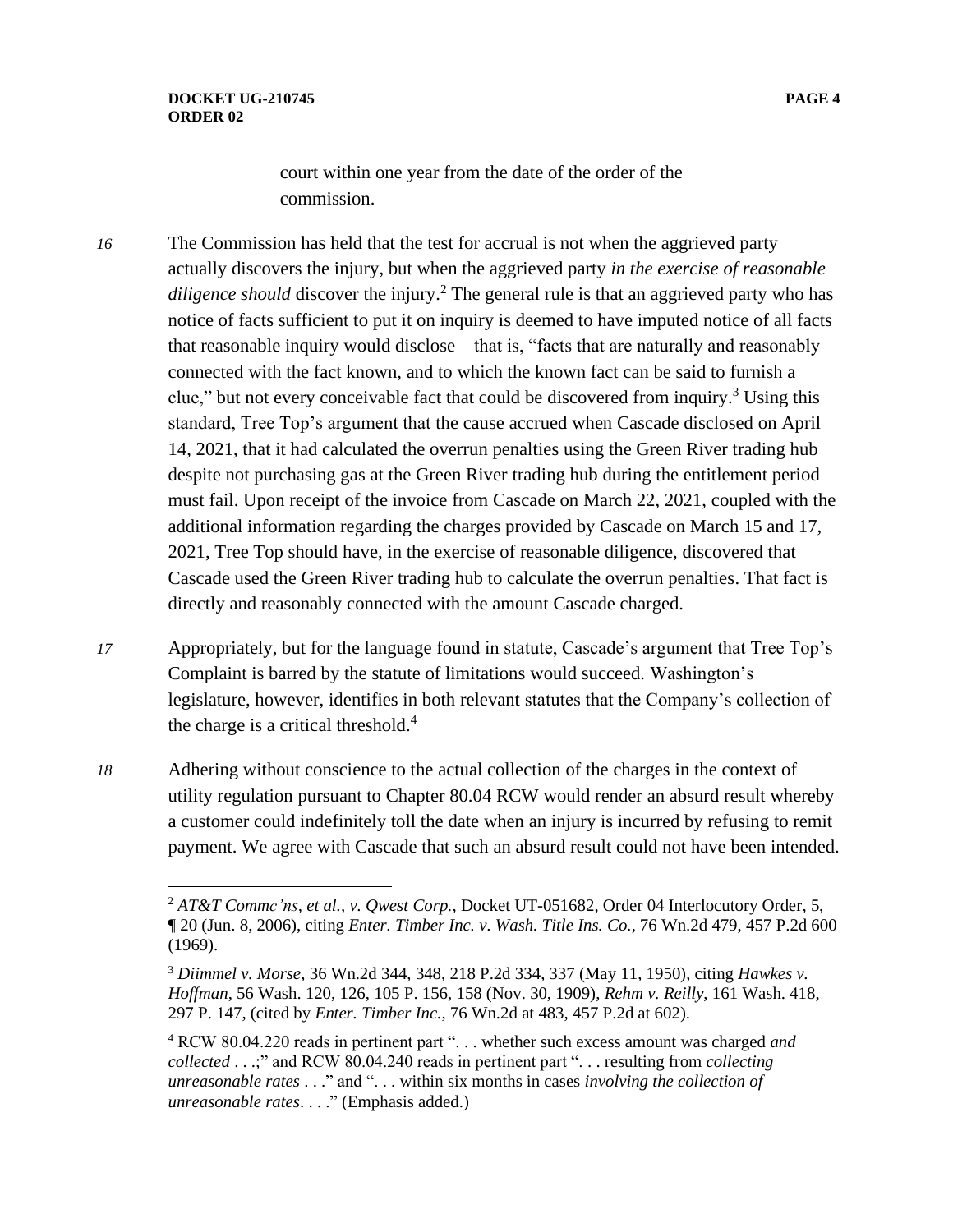Instead, we read the statutes applicable to this case in conjunction with the general rule of constructive notice. The cause of action in this case accrued, therefore, no sooner than the identified due date of April 15, 2021, on the invoice received by Tree Top on March 22, 2021. Cascade would have and should have expected, by the due date, to collect the overrun entitlement penalties. Tree Top's refusal to remit an overdue payment until June 24, 2021, cannot reasonably or justifiably toll its cause of action. We find that the cause of action in this case could not, pursuant to Chapter 80.04 RCW, accrue sooner than April 15, 2021, but neither could it be delayed any later than April 15, 2021, according to Washington case law.

*19* Thus, Tree Top timely filed its Complaint within six months of April 15, 2021, the date on which the cause of action accrued in this case. Accordingly, we determine that Cascade's Motion, based on the assertion that Tree Top failed to file its Complaint within the applicable statute of limitations, should be denied.

#### **ORDER**

**THE COMMISSION** denies Cascade Natural Gas Corp.'s Motion for Summary Determination.

DATED at Lacey, Washington, and effective February 3, 2022.

WASHINGTON UTILITIES AND TRANSPORTATION COMMISSION

<sub>/s/</sub>Andrew<sub>\</sub>99'60nnell

ANDREW J. O'CONNELL Administrative Law Judge